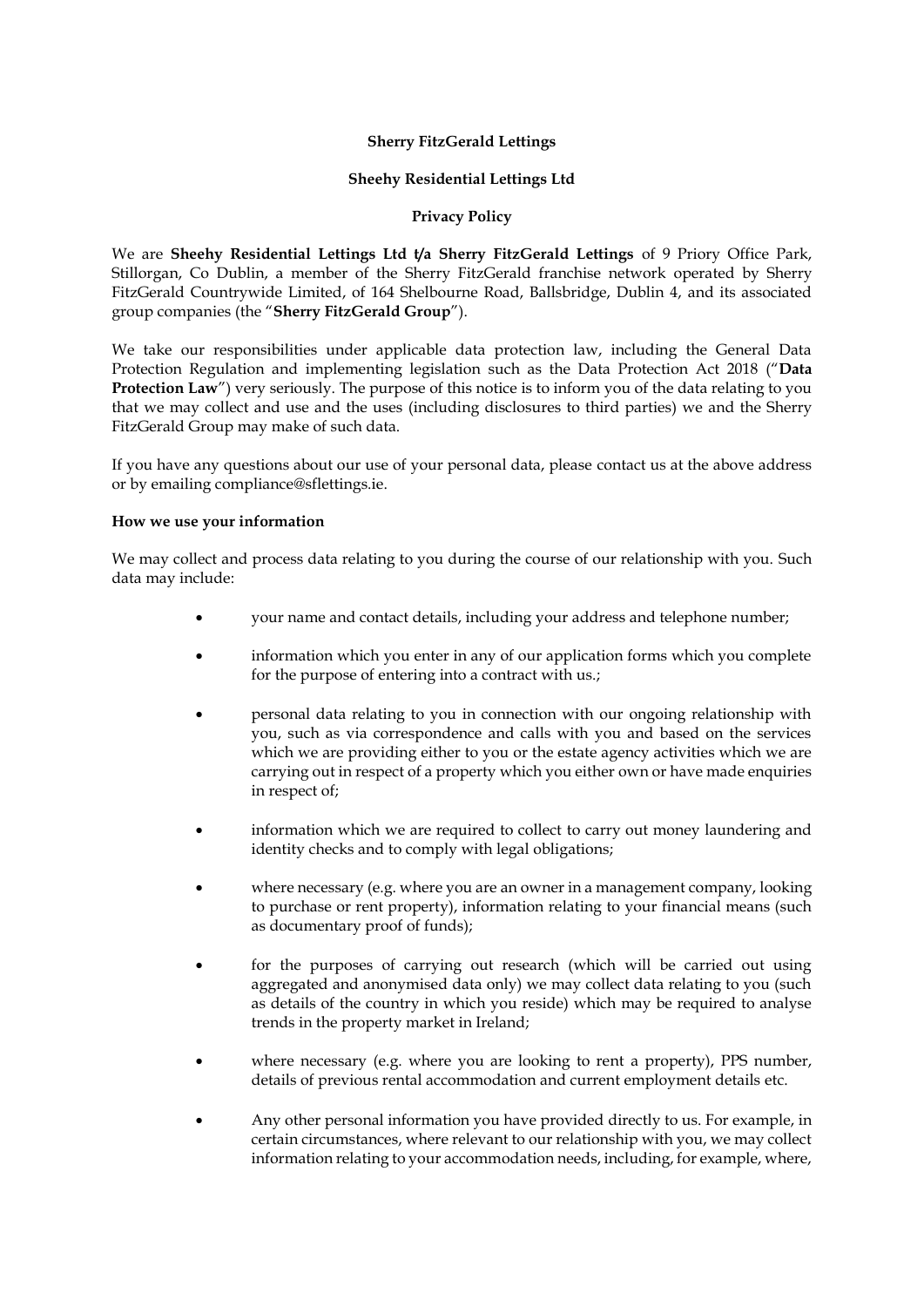you have specific accommodation needs because of mobility issues which affect you or a member of your family or household.

### **Purposes of Processing and Legal Basis**

Your personal data may be used by us and by third party service providers acting on our behalf for the purposes of (i) liaising with you prior to your decision as to whether to engage us to provide estate agency services on your behalf, (ii) carrying on estate agency activities on your behalf or in respect of a property which you own or are interested in acquiring, leasing or bidding for, and (iii) to carry out research (which will be carried out using aggregated and anonymised data only) and customer satisfaction surveys.

The legal bases on which we collect, process and transfer your information in the manner described above are:

- a. the performance of our contract with you;
- b. to take steps at your request prior to entering into a contract with you;
- c. our legitimate interests in conducting our business in a responsible and commercially prudent manner and in carrying out meaningful research in relation to the status of the property market in Ireland. We will not process your personal data for these purposes if to do so would constitute an unwarranted interference with your own interests, rights and freedoms; and
- d. to comply with our legal and regulatory obligations.

### **Requirement to Provide Data**

Generally, you are not under a statutory or contractual obligation to provide us with any personal data. However, some of the information required by our application forms is necessary in order for us [to comply with our obligations under applicable law] and to provide services to you and, if you do not provide us with these required details, then we may not be in a position to provide you with our services.

#### **Sharing of Personal Data**

We may disclose your personal data to third party recipients in connection with the above purposes, including:

- to third parties who we engage to provide services to us, such as professional advisers, auditors, outsourced service providers and contractors such as plumbers and electricians in order to address an issue in a property you are resident or that we look after on your behalf of your management company.
- to competent regulatory authorities and bodies as requested or required by law.

We store your personal data on a databases called Letman and Blockman which are operated by Amazon Web Services located in Ireland. Data stored and transferred is encrypted. Access is only granted to administrators associated with our office.

# **Retention**

We will not hold your data for longer than is necessary. We will retain your personal data for the duration of your engagement with us and for such a period of time after your contract ends as is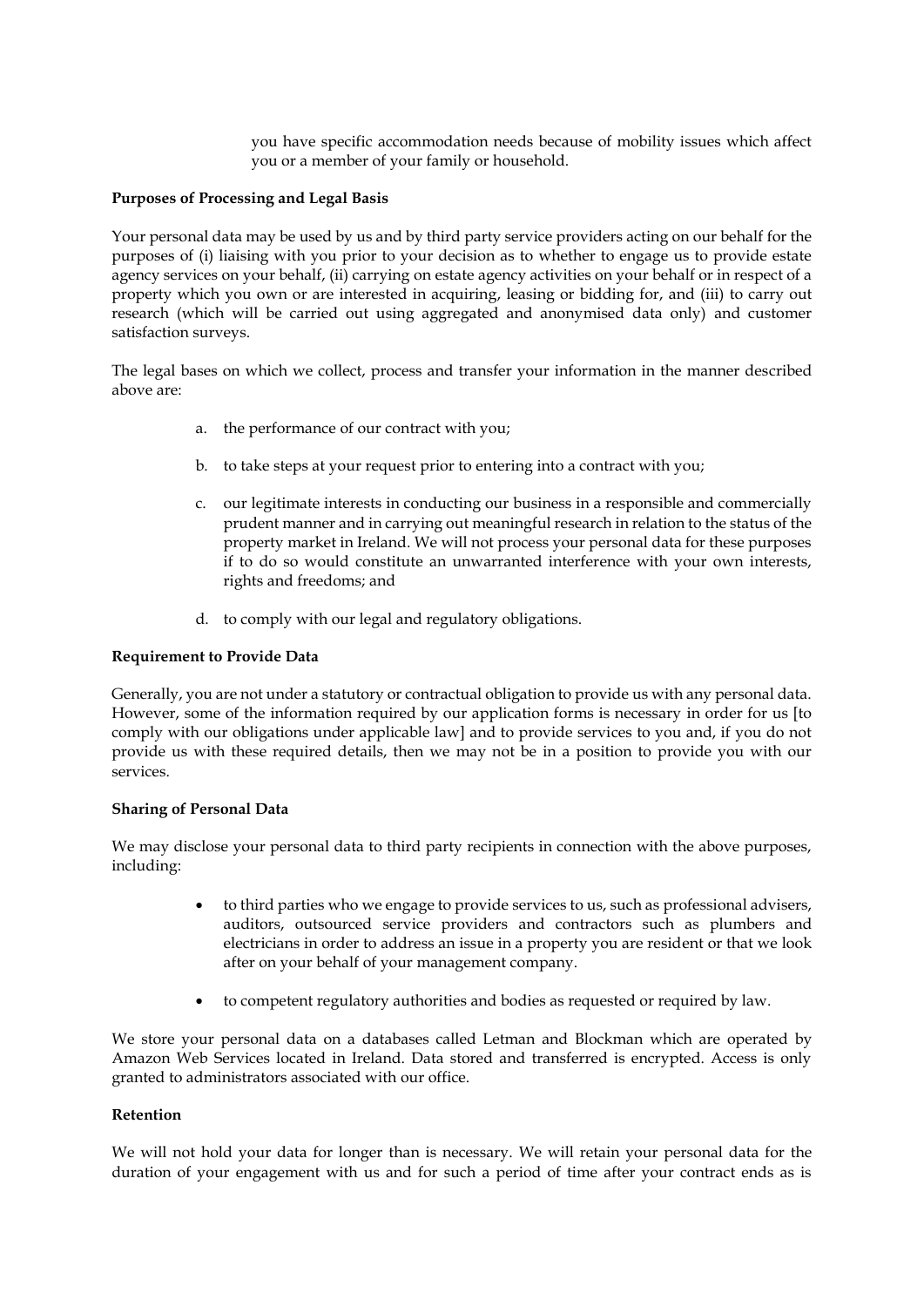necessary to comply with our obligations under applicable law and, if relevant, to deal with any claim or dispute that might arise in connection with your contract.

# **How the Sherry FitzGerald Group uses your information**

The Sherry FitzGerald Group may access and process your data for the purposes of:

- contacting you by email for the purposes of carrying out customer satisfaction surveys;
- carrying out statistical analysis of the property market in Ireland, including in relation to the status of buyers and tenants (e.g. whether first-time buyers, investors, etc.) and property prices;
- verifying, on a spot-check basis, whether its franchisees are providing services to its customers in a manner consistent with the standards required by the Sherry FitzGerald Group and with applicable legal requirements; and
- to carry out compliance audits in respect of its franchisees for the purposes of ensuring that franchisees are complying with their legal obligations; and
- for the investigation and processing of complaints and conflict checks; and
- to facilitate cross-referrals across the franchise network, where appropriate.

The legal bases on which the Sherry FitzGerald Group collects and processes your information are its legitimate interests in managing its franchise network and other businesses in a responsible and commercially prudent manner, ensuring that its franchisees provides services to its customers to the standards required by the Sherry FitzGerald Group and the compliance with its legal obligations.

The Sherry FitzGerald Group will keep your data fully secure and will only retain it for as long as is reasonably necessary in accordance with applicable Data Protection Law.

# **Cookies**

Cookies are small data files placed on your computer or internet enabled device by websites to add functionality. A cookie can be used to identify a user's computer or internet enabled device to the website, or to other third-party websites. Cookies help to improve the usage and effectiveness of the website, for example, by remembering preferences expressed by a user or tracking a user's use of the website for statistical analysis.

If you would like to restrict the use of cookies, you can turn off the cookie acceptance option in your browser settings. Please note that disabling cookie support may prevent the website from functioning properly and you may not be able to fully utilise all its features and services.

# **Your rights**

You have the following rights, in certain circumstances and subject to certain restrictions, in relation to your personal data:

- the right to access your personal data;
- the right to request the rectification and/or erasure of your personal data;
- the right to restrict the use of your personal data;